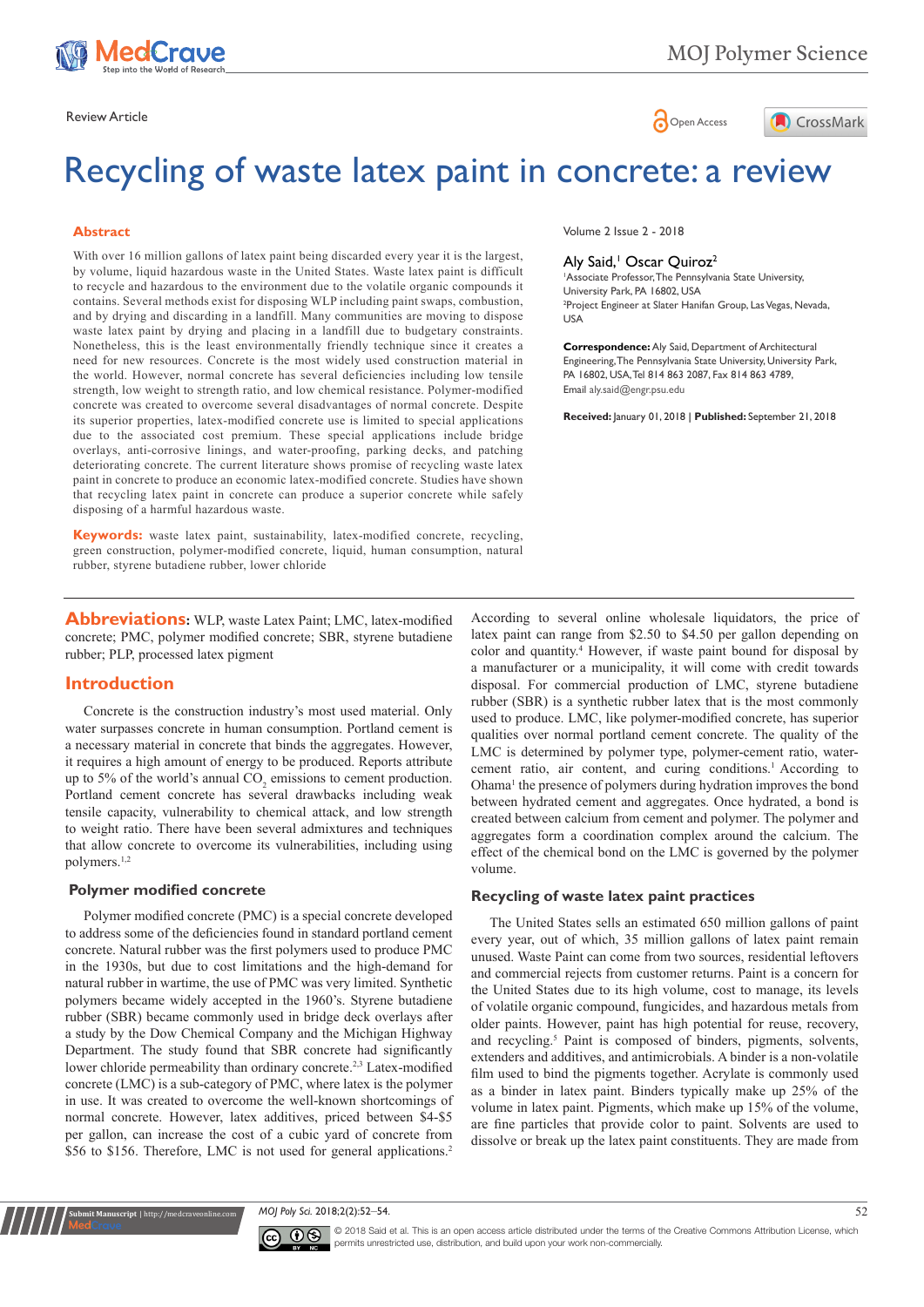organic liquids or water and make up 50% of the latex paint volume. Extenders and additives alter or enhance several properties in paint including thickness, drying, skinning, and corrosion resistance. On average, extenders and additives make up 10% of the volume in latex paint. Finally, antimicrobials are used in regions with high humidity to stop paint from spoiling or to prevent algae and fungi once the paint has been applied.<sup>6</sup>

The large amount of WLP creates a need to dispose the paint and use its valuable resources.<sup>5</sup> The most common method to dispose WLP is through solidification, which is then disposed of in a landfill. This method is the least preferred because it consumes raw resources. WLP discarded in a landfill has the potential to contaminate the groundwater. However, with decreasing budgets, communities are adopting paint solidification.<sup>7</sup> Some communities attempt to use the WLP for their own needs. For example, in Hernando County, Florida there is a requirement that a cover must be placed over any landfill to protect from odor, disease, and wind gusts. Therefore, the landfill sprays a WLP and water mixture onto its surface as the daily cover.<sup>6</sup> Furthermore, WLP is used as fuel in incineration chambers, which is not an effective use of the valuable materials found in latex paint. Other communities have allowed for a neighborhood paint collection, which is then stored in the neighborhood and the paint becomes available to community members. Approximately, half of all paint collected in its original container is suitable for reuse. Such process involves neighborhood members collecting the paint and storing it until needed. Recycled paint can be of high quality and comparable to new paint if filtered and with additives. Segala<sup>7</sup> studied a technique to recycle paint known as processed latex pigment (PLP). Sources for PLP paint include automobile manufacturing plants, entertainment production, maintenance companies, and professional painters. PLP is a patented method for recycling industrial paint sludge, watertreatment sediment, and leftover latex paint. PLP is shipped to portland cement plants to use the PLP as an additive for special cements or use the PLP as a raw material for the kiln feedstock. PLP can replace silica, aluminum, iron, and calcium carbonate.<sup>7</sup>

#### **Recycling waste latex paint in concrete**

The existing literature suggests that recycling WLP as a latex additive in concrete is beneficial. Several studies have investigated the ability of WLP to reproduce the properties of SBR. One of the pioneering studies was performed by Nehdi and Sumner<sup>8</sup> funded by the local municipality trying to address the issue of residential waste latex paint disposal in an economic and environmentally friendly manner. It was suggested that recycling WLP in sidewalk is a good choice given that durability is more valuable than strength in such application. Two sets of concrete mixes where WLP was used to replace virgin latex in the first, while WLP was used to replace mixing water in the second. It was found that increasing the WLP replacement of virgin latex caused a decrease in compressive strength and flexural strength. The mixes where WLP replaced water exhibited enhanced workability and finishing, more appealing color, and better durability to surface scaling and aggregate pop out. Furthermore, a field demonstration sidewalk was built to ensure its actual performance.<sup>9</sup> Another study was performed by Mohammed et al.,<sup>10</sup> where a varying percentage of WLP was replaced in mixtures and compared to a normal concrete mix and a mix containing 15% virgin latex. The study found that WLP enhanced the workability and the flexural strength of concrete, however, a decreasing tendency in compressive strength was observed. Various curing conditions (air, moist, and

water) produced adequate compressive strength results for concrete incorporating WLP. It was concluded that WLP addition produced a cementitious matrix with a relatively denser microstructure and enhanced long-term durability. The durability of concrete under various testing regiments was enhanced due to WLP addition. Moreover, the results of leaching tests on aged concrete specimens incorporating WLP indicated negligible emission of toxic metals. The study recommended the use of a 15% WLP partial replacement for mixing water in concrete for nonstructural concrete elements such as sidewalks, highway median barriers, and concrete blocks. Almesfer et al.,<sup>11</sup> investigated the use of WLP in low strength concrete for masonry blockfill. The study examined various ratios of WLP addition in concrete (0-20% paint replacement of water) to assess the optimum dosage. The study looked into the impact of WLP on compressive strength, workability, tensile strength, elastic modulus of elasticity. The study showed that WLP can interact negatively with some commercial admixtures. Nonetheless, the overall impact of WLP on fresh and hardened properties is positive. A follow up study by Almesfer and Ingham<sup>12</sup> focused on a low strength standard 20 MPa concrete mix. Paint from various sources was examined. The use of WLP in concrete was found to enhance workability, but compressive strength was reduced yet remained adequate for intended use. WLP slightly enhanced the durability characteristics of concrete. The concrete phase analysis indicated that the addition of WLP produced concrete that was not as dense as normal concrete in terms of microstructure. The study recommended a dose of 12 L/ m3 of WLP for use in non-structural 20 MPa applications such as sidewalks and driveways. Assaad<sup>13</sup> investigated the interaction of WLP with water reducers and its effect on concrete rheology. Paint from various sources were used to produce concrete. The study showed a dependency of concrete rheology on WLP constituents and some potential for incompatibility when polycarboxylate-based water reducers are used. A follow up study on the bond slip performance of WLP concrete showed an improved performance with the addition of WLP.<sup>14</sup> Said et al.,<sup>15</sup> investigated the use of WLP in bridge overlays. Two WLP mixes and two commercial SBR mixes were compared to normal concrete. The study found that WLP concrete can have similar performance to SBR concrete while outperforming normal concrete in terms of strength development and abrasion resistance.<sup>16</sup> WLP helped concrete develop a refined pore structure while lowering porosity.<sup>17</sup> The performance was dependent on the quality of the recycled paint. The study concluded similar results for pervious concrete containing  $WI.P<sup>18</sup>$ 

## **Discussion**

Based on the authors experience with this research area and the current literature, WLP is a very viable way of recycling waste latex paint while producing higher quality concrete, in terms of durability, and averting the disposal of this hazardous material into landfills. Furthermore, it seems clear that the constituents of WLP used significantly impact the quality of the produced concrete. Such issue is very difficult to manage given the number of manufacturers, their various lines of products and additives that may be introduced by users. Additionally, manufactures do not reveal the exact proportions of their paint products, which may even change due to evaporation/ paint dying out in the course of its use. This creates a hurdle in implementation since trial batches may be needed to evaluate the produced concrete given that paint from various sources will be mixed. In the course of the author's research, it was revealed that manufacturers struggle with the cost of recycling paint returns from